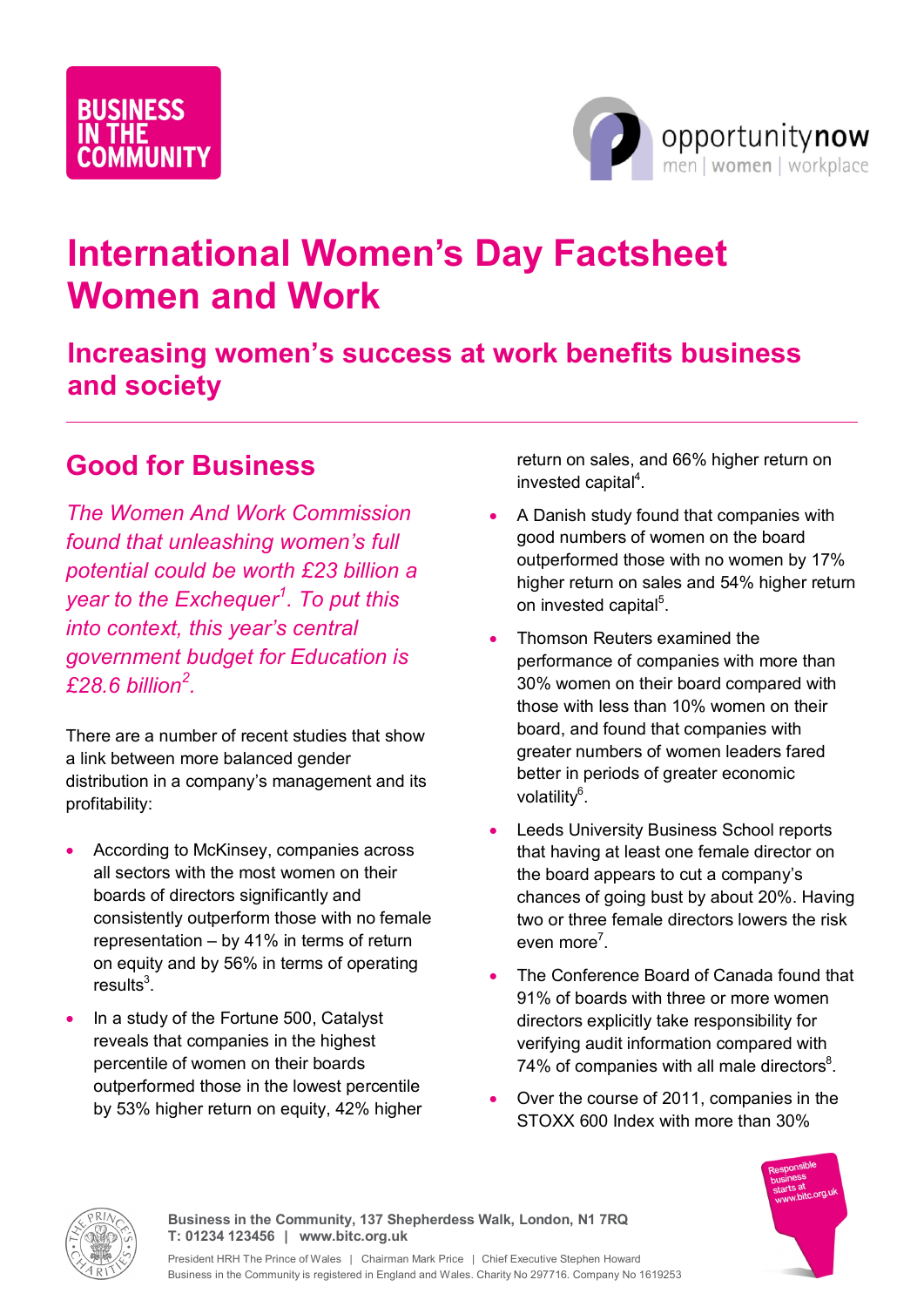women managers outperformed those with less than 20% women managers by nearly  $8\%$   $^9$ .

### **Achievements**

#### **Women in the workforce**

- Women make up 47% of the UK workforce<sup>10</sup>.
- Eliminating gender discrimination in relation to occupation and pay could increase women's wages by about 50% and national output by 5% $^{11}$ .
- Women's unemployment is currently at a 24 year high<sup>12</sup>.

#### **Women have the skills employers need**

- 63.6% of girls achieve 5 or more GCSEs at mental of the came on progressive<br>63.6% of girls achieve 5 or more GCSEs<br>grade A\* to C or equivalent, including grade A\* to C or equivalent, including<br>English and mathematics, GCSEs compared to 54.2% of boys<sup>13</sup>.
- 57% is the proportion of first degree graduates that are women<sup>14</sup>.
- 50% of those on apprenticeships are women. The number of women doing apprenticeships has risen from 138,000 in 2009/10 to 330,000 in 2010/11<sup>15</sup>.
- 1 in 3 female graduates has a degree in health related studies or education, compared with only 1 in 11 male graduates
- Only 1 in 5 female graduates has a degree in business and finance, sciences or engineering, despite almost half of graduate degrees being in these subjects<sup>16</sup>.

#### **Women and entrepreneurship**

- 4% of women are engaged in entrepreneurial activity compare to 9% of  $men^{17}$ .
- If women set up businesses at the same rate as men, there would be an extra 150,000 start-ups in the UK each year<sup>18</sup>.

#### **Women are achieving the most senior positions**

- 17.3% of FTSE 100 directorships and 13.2% of 17.3% of FTSE 100 directorships and 13.2% of<br>FTSE 250 directorships are held by women<sup>19</sup>. FTSE 250 directorships are held by women<sup>19</sup>.
- 34% of board appointments on FTSE 100 since 1 March 2012 have been women<sup>20</sup>.
- 86 more board seats held by women are 86 more board seats held by women are<br>needed to reach Lord Davies' 25% target<sup>21</sup>.
- 7 of FTSE 100 company boards and 67 of FISE 250 company boards and 67 of FISE 250 company boards are all-male<sup>22</sup>.

### **Challenges**

#### **Pay**

- Over the last decade, 20% more is how much a male graduate could expect to earn on average, than a female graduate. The gap was wider for non–degree holders at  $23\%^{23}$ .
- The 2012 median full-time gender pay gap for hourly earnings was  $9.6\%^{24}$ .
- £28,700 was the median gross annual earnings for male full-time employees for the £28,700 was the median gross annual<br>earnings for male full-time employees for<br>tax year ending 5 April 2012, while for women the figure was £23,100 $^{25}$ .
- In the financial sector, women working fulltime earn 55% less annual average gross salary than their male colleagues $^{26}$ .
- An average woman working full-time from age 18 to 59 would lose £361,000 in gross earnings over her working life compared to an equivalent male<sup>27</sup>.
- An estimated 28,000 equal pay claims per
- $y$ ear are accepted at tribunals in the UK<sup>28</sup>.<br>
Research from the CIPD reveals that fair remuneration is the biggest factor employees consider when deliberating moving to a new job, even above job satisfaction $^{29}$ . 54% of 2,000 employees say their top reason for wanting to change job is to increase salary and benefits.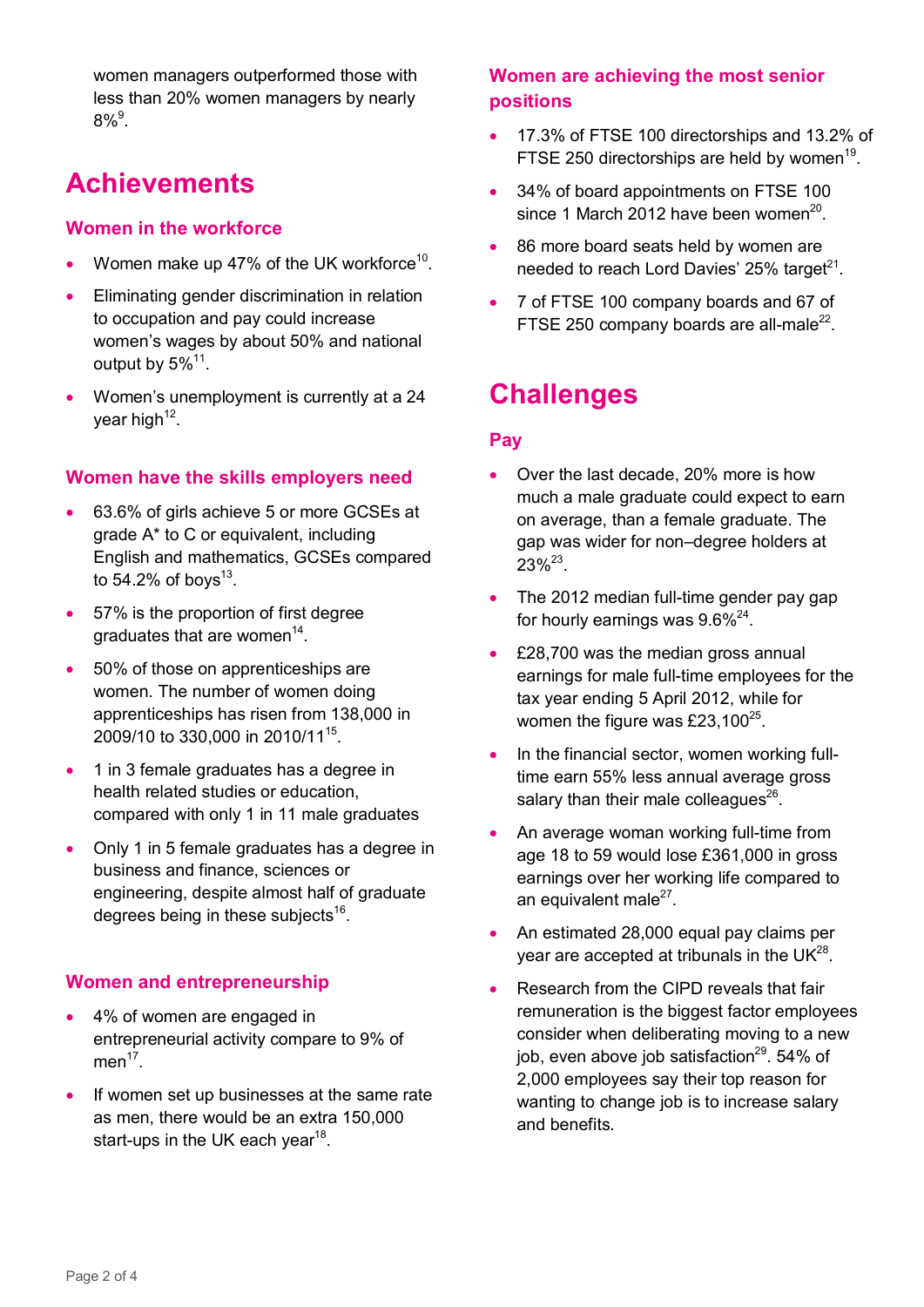#### **Sex Discrimination**

- 10,800 is the number of sex discrimination claims in 2011/12, this was a drop of 41% on 2010/11, when 18,300 sexual discrimination claims were made<sup>30</sup>.
- Sexual discrimination continued to be the most frequent type of discrimination claim • Sexual discrimination continued to be the<br>most frequent type of discrimination claim<br>received by tribunals during 2011/2012<sup>31</sup>.<br>• £13,911 is the average award for sex
- £13,911 is the average award for sex discrimination claims<sup>32</sup>.
- £289,167 was the highest payout for a sex discrimination claims<br>£289,167 was the highest payout for a<br>discrimination claim in 2010/2011<sup>33</sup>. discrimination claim in  $2010/2011^{33}$

#### **Work-life Balance**

- There are 2.11 million men and 5.85 million women in part-time employment<sup>34</sup>.
- £7,750 is the estimated cost of replacing a job-leaver<sup>35</sup>.
- 43% of employees believe that flexible working would help them with stress, while 52% believe it would make them happier<sup>36</sup>. % working would help them with stress, while<br>52% believe it would make them happier<sup>36</sup>.<br>62.3 years is the average age of withdrawal
- from the labour market for women (64.6% for men) $^{37}$ .
- 33% of those polled in a YouGov survey for Opportunity Now felt that greater flexibility would make them more productive and 43% said that it would help them with stress $^{38}$ .

#### **Childcare and Care**

- 38% is the proportion of employed women with dependent children (aged 18 and under)<sup>39</sup>.
- 43.6% of mothers (with dependent children) in employment, work full-time.<sup>40</sup>
- 27.9 years is the average (mean) age of first time mothers in the UK $^{41}$ .
- Nearly two-thirds (65%) of fathers were aged  $30$  and over $42$ .
- 91% of fathers took time off after the birth but only 29% of fathers took more than two weeks $^{43}\!$ . weeks<sup>43</sup>.<br> $\bullet$  1 in 5 women aged 45-59 is a carer<sup>44</sup>.
- 

 5.8% for a child aged under two and 3.9% for a child over two, is by how much the price of nursery care increased by between 2010 and 2011<sup>45</sup>, whilst median weekly wages for all employees remained unchanged<sup>46</sup>.

### **Forthcoming Factsheets**

- Diversity of women
- Where women work
- Women as a customer base

See the Food for Thought Factsheet: The Business Case for Gender Equality for more information highlighting the business case behind Opportunity Now's three campaign aims increasing agility, balancing boards and eliminating the pay gap.